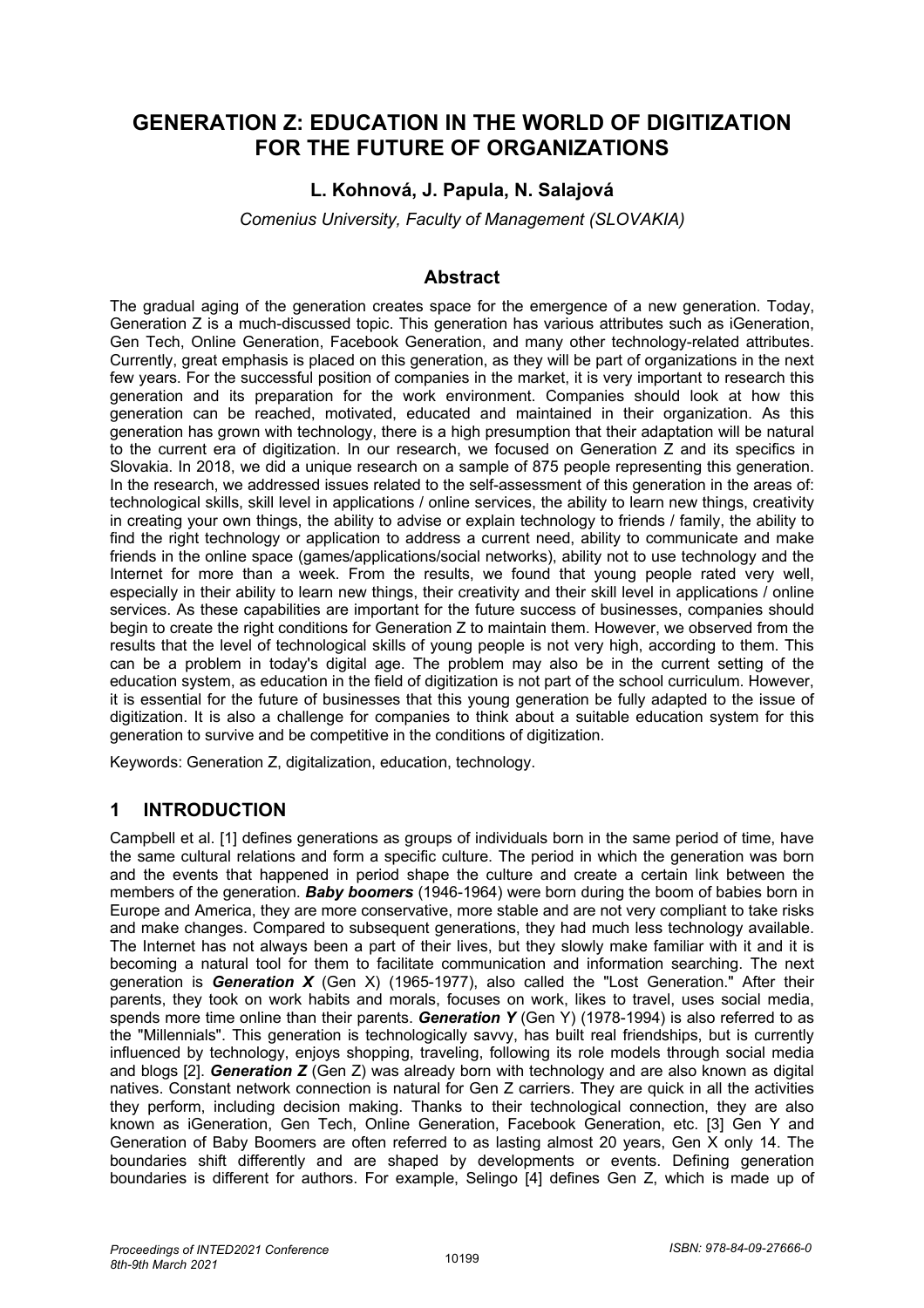people born between 1995 and 2012. When it comes to interest in college, Gen Z focuses on the value and relevant education they can apply. Grešková [2] indicates the time period of Gen Z between 1995-2010. Members of this generation want to have everything individualized to bespoke, use the latest technologies, such as smartphones, tablets, game consoles, smart watches, pedometers, etc.

|                                       | <b>Baby boomers</b>                                      | Gen X                                                                                              | <b>Gen Y</b>                                                       | Gen Z                                   |  |
|---------------------------------------|----------------------------------------------------------|----------------------------------------------------------------------------------------------------|--------------------------------------------------------------------|-----------------------------------------|--|
| <b>Relationship</b>                   | First and fore-most<br>personal                          | Personal and virtual<br>networks                                                                   | Principally virtual,<br>network                                    | Virtual and<br>superficial              |  |
|                                       | It is based on self-<br>instruction and incomplete       | Uses with confidence                                                                               | Part of its<br>everyday life                                       | Intuitive                               |  |
| Training,<br>learning,<br>development | Traditional education sys-<br>tem, experi-ence, holistic | Flexible, shorter learning<br>time, trainings, mim-icry,<br>interactive, flexible, just in<br>case | Rapid, individual,<br>based on IT,<br>alternative, just in<br>time | Based on interest,<br>informal learning |  |

*Table 1. Different generational characteristics [5]*

The Pew Research Center [6] assumes 1996 as separating Gen Z from Gen Y, as this year is crucial in terms of various factors, such as political, economic and social. For example, Gen Z was 5 to 20 years old when the terrorist attacks happened on September 11, they do not remember this event at all, or they were not born yet. Technology development is also a shaping factor for generations. Baby Boomers grew up with television, which changed their lifestyle and connection to the world. Gen X grew up alongside the computer revolution and Gen Y during the Internet boom. For Gen Z, all of these technological "conveniences" were a normal part of life. They grew up with web connectivity, mobile devices, WiFi and mobile broadband. They are expected to work automatically with social media and a constant connection. Growing up in constantly online technological environment creates dramatic changes in the behavior, attitudes, and lifestyles of young people. However, Pew Research Center's research does not yet define whether these are permanent "generational tracks" or only characteristics of adolescence that will be suppressed in adulthood.

For representatives of Gen Z it is natural to work with a quantity of information, they are mobile, rapidly adopting technological innovations. They are the most diverse generation of personalities and individuals, attracted by their creativity, new perceptions, new experiences [7]. They need to receive information quickly, can work on multiple tasks in parallel - so they dispose of multi-tasking skills, they prefer graphics over text, and they work best when they can be connected to a network [8]. Minevich & Sirrotin [9] say that Gen Z will be ready to adapt to new industries in the field of digitization, such as data processing, space technology, quantum technology, IOT, autonomous systems, etc. The combination of aspects available to Gen Z is essential to optimize the digital economy and accelerate digitization. According to the research of Gomez et al. [10], Gen Z is interested in working in the technology industry. As many as 51% rate technology as a top industry, but women are much less likely to work with technology than men. They are interested in work that promotes "greater good" than education and health care. Kapil & Roy [11], on the other hand, argue that Gen Z will not necessarily be technically professional. They say that this generation is particularly interested in technology that is easy to use and solves their problems, helps them coordinate activities and provides relevant people and information.

### **1.1 Gen Z and education**

Gen Z needs to constantly communicate through any communication channel. Communication is the most important activity in their lives, whether it is online communication, meeting friends outside or at school. Although they are masters at using technology, they prefer face-to-face meetings. Gen Z students are autodidact - they are proactive and can use all available resources for education. They consider education as a lifelong activity. Rather, they focus on practical study methods with a link to real life. They dispose features such as: creativity, flexibility, independence and care for the environment. More and more young people are involved in environmental clean-up activities, they are interested in their own future and the future of future generations [12]. Today's students not just to learn through digital devices, they are comfortable with a combination of face-to-face and online learning. Gen Z needs teachers who act as instructors/guides to engage, understand and provide quick feedback to students. Students also prefer when they can choose the way of learning - if they want to work on the task individually or in groups. Some even report that they built friendship with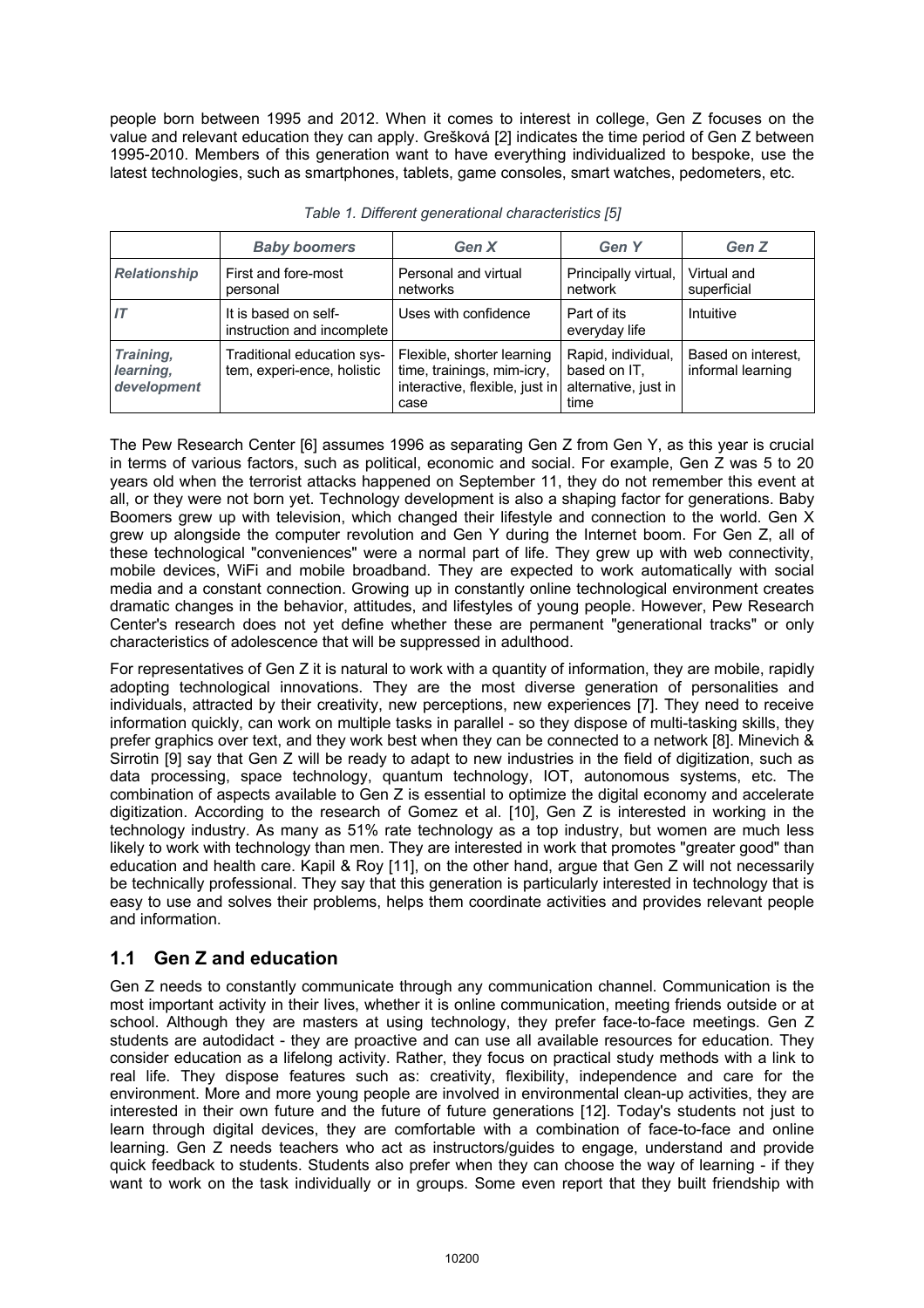people through technology by learning together [4]. Moore et al. [13] states that Gen Z students prefer to learn independently, in collaboration with their classmates and at their own pace. They expect to be able to behave in the learning environment in the same way as in their virtual world. They desire to immediate information, visual forms of learning and prefer to replace term communication instead interaction [14]. The Pearson Educational Institution [15] conducted a survey of 2,558 Generation Y and Z respondents aged 14-40 in the United States examining attitudes, preferences, and behaviors with the use of technology in education. 59% of Gen Z anticipate that technology will change the way universities learn in the future, whereby 54% from them saying that technology will also improve education. 32% prefer online courses with video lectures. Still a high proportion - 78% think that teachers are important for the development of their education, while 39% prefer teaching with a teacher. 57% prefer personal activities with classmates and only 22% prefer self-study. The preferred educational platform for Gen Z is YouTube (59%), whereby 47% spending 3 hours a day here. 55% also say that YouTube has increased the value of their education, learning and personal development in the last year. 47% Gen Z use for learning educational applications or games.

### **1.2 Gen Z at workplace**

Gen Z is made up of a workforce that is likely to disrupt current trends in the work environment. There is a need for companies to prepare to create the environment and appropriate models that will be needed for the success of the next generation. Gen Z is seen as the workforce of the future. Representatives are sociable, as they are used to communicating on social networks and it is expected that it is natural for them to work in a team. They also expect to be able to work from anywhere through technology. Last but not least, Gen Z prefers constant feedback, which we can also observe in social networks, where it is desirable for them to get "likes" [16]. Ozkan & Solmaz [17] state that Gen Z needs a suitable social environment based on teamwork for its work in the organization, therefore organizations should focus on forming a team spirit in the culture of the organization. This generation is self-confident and realizes that work is important to them in fulfilling their dreams.

If organizations want to get Gen Z, they must become good "global citizens." Not only the quality of goods and services is important for Gen Z, but especially the focus on current societal challenges, such as sustainability, climate change, hunger, etc. [10]. They also expect that the priority of the company in which they will be employed should be job creation, innovation, improvement of private and working life, but above all a positive impact on society and the environment [18]. First, managers should understand the factors (lack of work experience, use of smartphones, popularity of social media, growing up in a safety culture) that influence a generation and lead to a certain behavior. Understanding their behavior and expectations will help managers better integrate this generation into the work environment. Meeting the expectations of Gen Z can be achieved through a entrance interview, where managers present them a realistic view of the work in organization. Such a view helps interested persons to decide whether a job would be suitable for them and to be able to prepare in advance for the obstacles they will have to face. It is also appropriate to give this generation a degree of autonomy and, over time, to make certain decisions. The manager should also support onthe-job training and create a culture that supports feedback. A manager who acts as a coach and provides emotional support reduces employee stress and anxiety [19]. According to the daily HN online [20], organizations should provide the young generation: flexible working hours, a competitive salary and clearly defined work with instructions. These employees will perform if they have a clearly defined order of tasks in accordance with colleagues. If the work in the organization is not properly organized, they will cheat and will not deliver the required performance. Their work should be interesting, using technology - which allows to work with a lot of information. It is ideal for them if it will be possible to work outside the workplace, as they prefer flexible working hours. Bencsik et al. [5] emphasizes that it should also be a priority for managers to focus on new human resources tasks, to ensure knowledge sharing so that the new generation becomes active and productive members of the organization. Changes should occur especially in the areas of communication, motivation and corporate culture. It is also necessary for the new generation to create a suitable environment with a new organization and the creation of a technical background.

However, previous generations will still be present in the workplace environment, which can lead to intergenerational conflicts. It will be possible to observe differences in thinking, attitudes, behaviors, value settings, flexibility and technical knowledge [5]. The following research was conducted by Universum, INSEAD Emerging Markets Institute, The HEAD Foundation and MIT Leadership Center, which interviewed more than 18,000 respondents in 19 countries. The representation of respondents was: Generation Z - students, Generation Y - students, Generation Y and Generation X - working in the work environment. One of the research areas was which leadership styles they prefer / apply.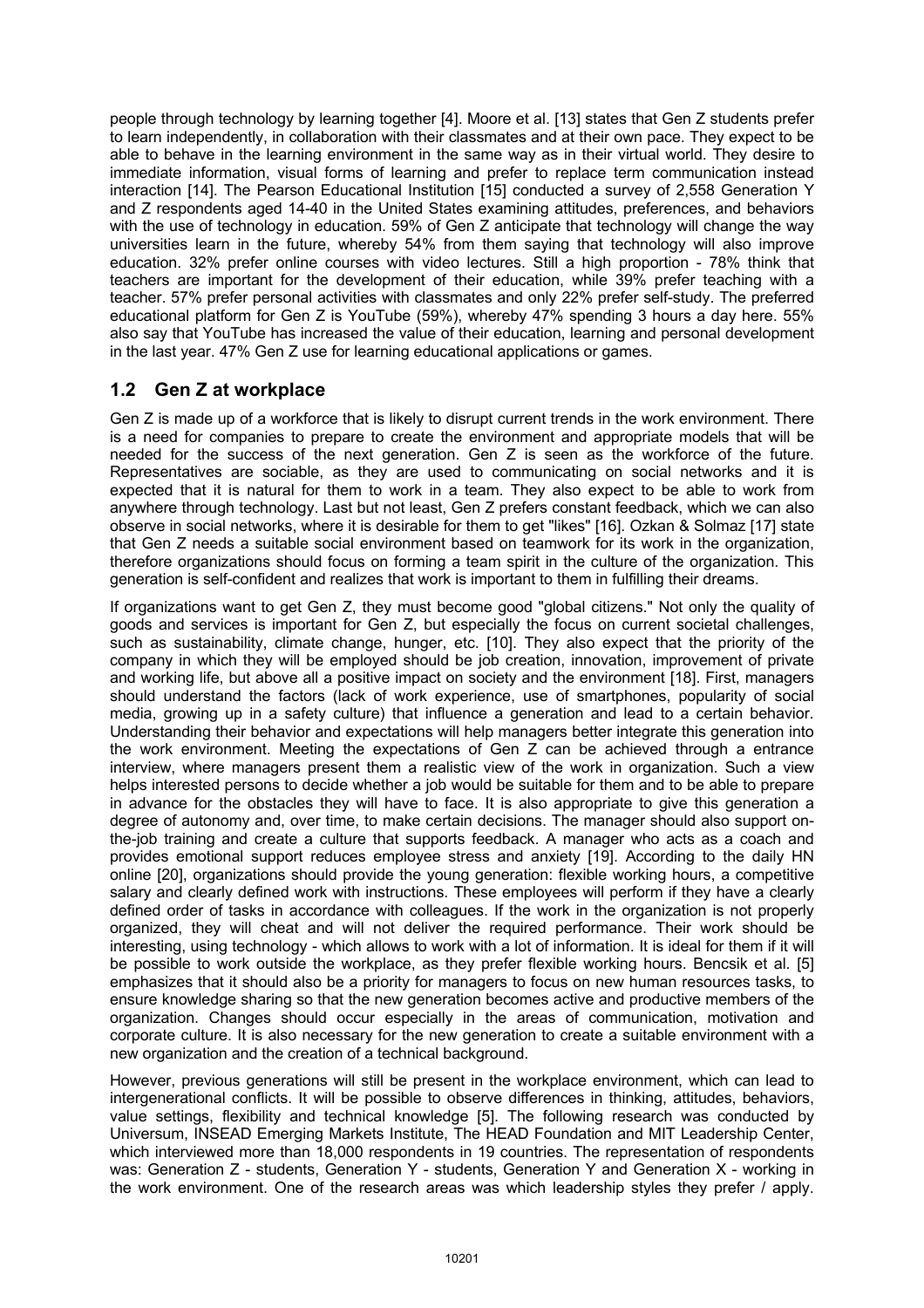Based on Fig. 1 we can observe that leaders especially prefer open communication and feedback. Gen Z is described as the most important - a positive approach. The biggest differences can be observed in the method of leadership by the example of Generation X and what Gen Z expects from the leaders. 35% of Gen Z expect motivational behavior, but only 25% of Gen X apply this style. Also, 23% of Gen X leaders offer strong personal ethics, although only 12% of Gen Z expects it. Although the differences are not large, they create gaps that may disrupt relations between leaders and their employees in the future. These differences may involve a major problem later, as Gen Z will make up a large proportion of the workforce and Gen X will often be a leader [21].



*Figure 1. Which Leadership Style Do The Generations have? [21]*

KPMG [22] states that employers could motivate Gen Z through, for example, career growth, including a job-to-job rotation program, a stronger training program to speed up or retrain employees, map employee experiences and then integrate them into an appropriate program, implement innovative remuneration, performance management programs to motivate and retain employees, as well as leadership development programs for multi-generational management. Tulgan et al. [23] summarized several key strategies for getting the most out of Gen Z in the workplace. They recommends: *a) promoting high-intensity relationships* - small teams with a strong leader, tight and well-defined leading, teaching-style leadership; *b) providing continuous training* - young workers lack nontechnical skills such as personal responsibility, problem solving, time management and interpersonal communication, employers should invest in the training process in these areas; *c) clearly defined tasks* - structured and defined roles and responsibilities.

## **2 METHODOLOGY**

The main goal of the research was to analyze the level of digital skills and abilities in terms of selfassessment among Generation Z. Research data were obtained through a questionnaire research and interviews with young people in Slovakia aged 16-19 who were high school students and expressed interest in future tertiary education. The collection of research data was conducted in 2018 with the research sample consisting of 875 respondents, 555 women and 320 men. The purpose of the research was to analyze self-assessment in the field of digital technologies, given that the respondents will enter the labor market in the coming years and will be a part of the digital transformation processes in the economy.

The areas in which the respondents were evaluated were: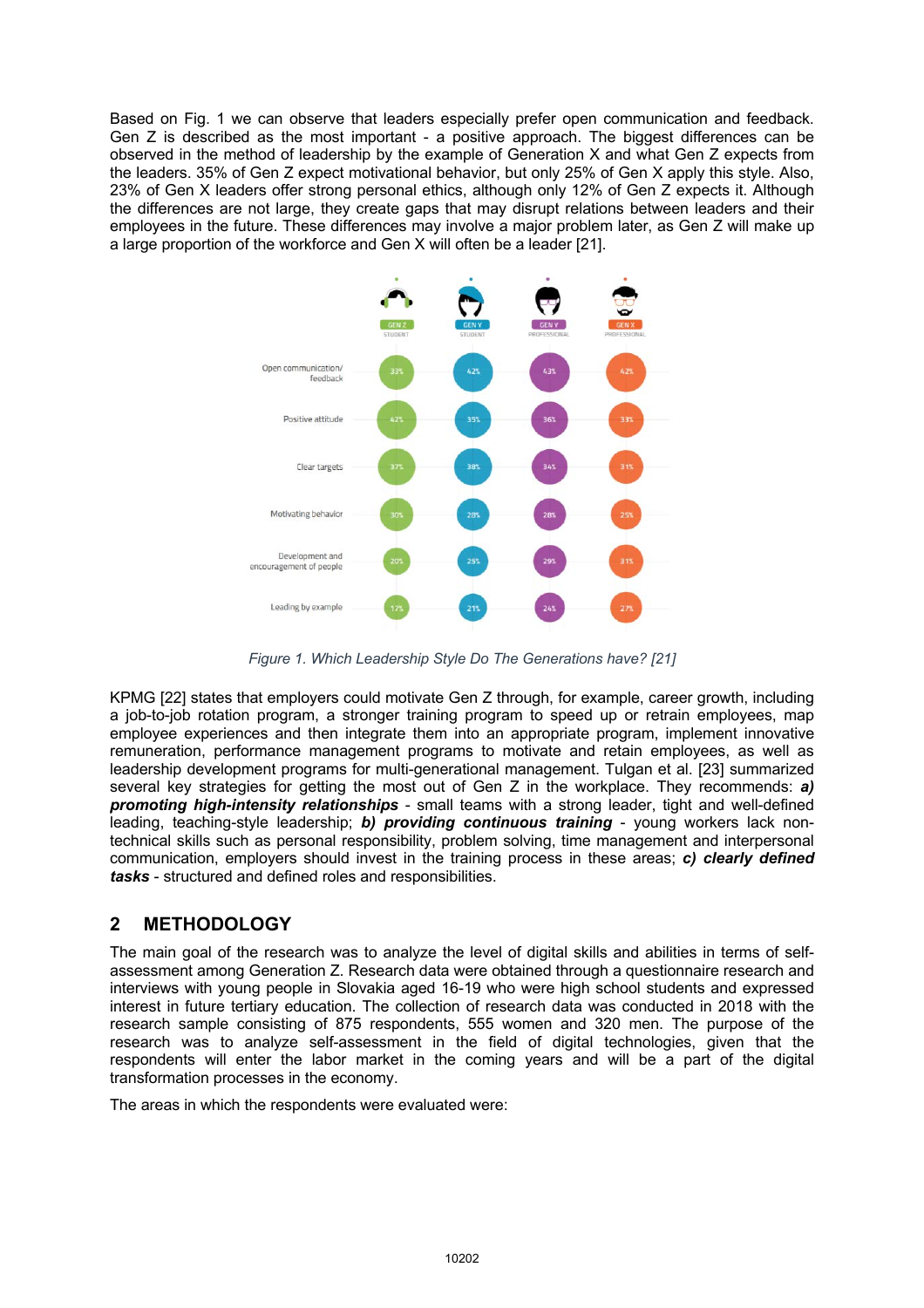- Skill level in applications / online services
- Level of technological (device) skills
- Ability to learn new things (eq applications)
- Creativity in creating your own things (photos, videos, ..)
- Ability to advise or explain technology to friends / family
- Ability to find the right technology or application to address a current need
- Ability to communicate and make friends in the online space (games / applications / social networks)
- Ability not to use technology and the Internet for more than a week

In each of the areas, respondents were able to determine their self-assessment on a scale of 1-5, whether they perceived themselves as excellent (rating 1) or weak (rating 5). Part of the research was to examine the differences in self-assessment between young women and men. As digital technologies will be an essential part of future jobs and will also play an important role in education from primary education, we perceive it as important to know not only their level but also the impact of gender on this situation. We have analyzed significance of the differences between group of men and group of women in the sample using non-parametric Chi-square test, with significance level at p=0,05.

### **3 RESULTS**

The research data presented in Fig. 2 show, that young people from Generation Z see their skills in applications and online services in average as very good, while skills in technologies like devices as mediocre. The best average assessment was in the ability to learn new things. These young people in our sample presented themselves as eager to learn and use technology, which can be seen as well in the ability NOT to use technology and Internet for more then a week, which had the worst assessment from all areas for evaluation. The ability to find the right technology or application to address current needs was assessed worse than the skill in application, while there has been found a larger difference between men and women. With the further assessment we have looked at the comparisons of men and women in Fig. 3.

|            |                       |               |                                                            |                  |              | Ability to           | Ability to                  |              |
|------------|-----------------------|---------------|------------------------------------------------------------|------------------|--------------|----------------------|-----------------------------|--------------|
|            |                       |               |                                                            |                  |              | find the             | communicate                 |              |
|            |                       |               |                                                            | Creativity       |              | right                | and make                    | Ability not  |
|            |                       |               |                                                            | in               | Ability to   |                      | technology friends in the   | to use       |
|            |                       |               |                                                            | creating         | advise or    | or                   | online space                | technology   |
|            | Skill level in        |               | Ability to                                                 | your own explain |              | application (games / |                             | and the      |
|            | applications Level of |               | learn new                                                  | things           | technology   |                      | to address applications $/$ | Internet for |
|            | / online              | technological | things (eg                                                 | (photos,         | to friends / | a current            | social                      | more than    |
|            | services              |               | (device) skills $ $ applications) $ $ videos, ) $ $ family |                  |              | need                 | networks)                   | a week       |
| <b>ALL</b> | 2,21395881            |               | 2,706285714 2,001146789                                    | 2,222732         | 2,358945     | 2,4126437            | 2,332191781                 | 3,1977143    |
| women      | 2.34538879            |               | 2.906306306 2.030797101                                    | 2.157609         | 2.4213382    | 2.5597826            | 2,396396396                 | 3,190991     |
| men        | 1.990625              |               | 2,360501567 1,952978056 2,339623                           |                  | 2.254717     | 2,1608833            | 2,225                       | 3,2037618    |
|            |                       |               |                                                            |                  |              |                      |                             |              |

*Figure 2. Comparison of average self-assessment in digital skills and abilities among sample group, men and women (N=875)*

Fig. 3 presents average assessment of men and women in our sample of young people from Generation Z with standard deviations. The standard deviations in the case of men and women differ only slightly, while largest st.dev was found in the case of not using IT for more than a weak (1,31 for women and 1,44 for men). In general, within the group of women in our sample we have observed a slightly lower standard deviation than in a group of men.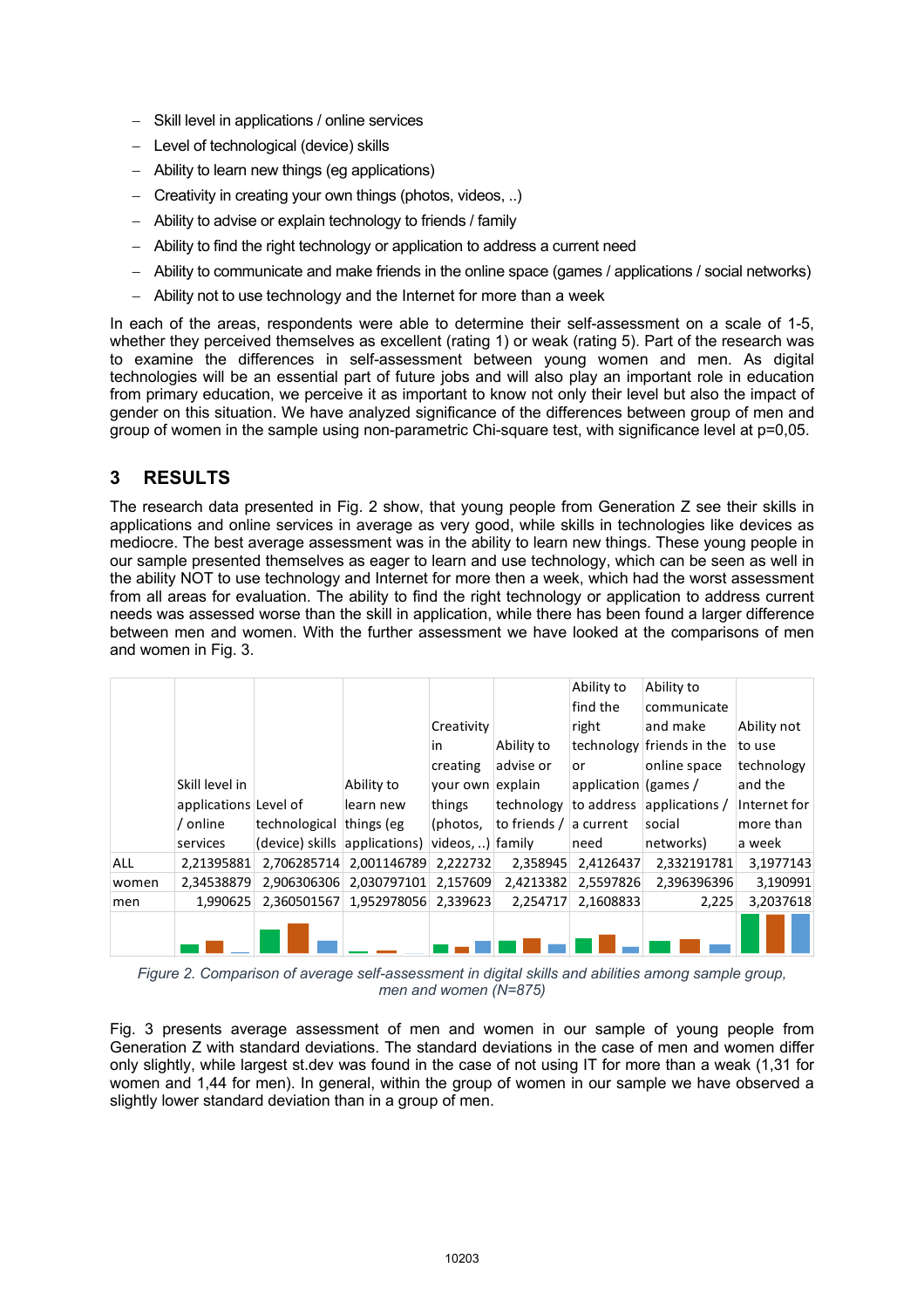

*Figure 3. Comparison of average assessment of men and woman in the sample, presenting standard deviations*

To identify the differences between men and women in our sample we have looked and the proportion of respondents with excellent or very high assessment (1 and 2 on scale), further "excellent". This was mainly due to identifying the percentage of individuals that feel very strong with technologies, as digital and new technologies are already an inevitable part of future and new forming and changing jobs. The analysis has shown several significant differences (Fig. 4) with Chi-square test results presented in Table 2. While applications and online services are familiar to young men and young women, still a significant difference was found in the comparison of percentage of excellent assessed respondents. 75% of men see themselves as excellent in applications and online services compared to 58% of women. The largest and significant difference was found in skills in technologies (devices), where 59% of men see themselves as excellent compared to 33% of women. We can observe better assessment in the group of men further in ability to advise or explain technology to friends / family, ability to find the right technology or application to address a current need and ability to communicate and make friends in the online space (games/ applications/ social networks). Women in our sample have assessed themselves as excellent in creativity significantly more then men.



*Figure 4. Percentage comparison of excellent self-assessment in skills/abilities among women and men*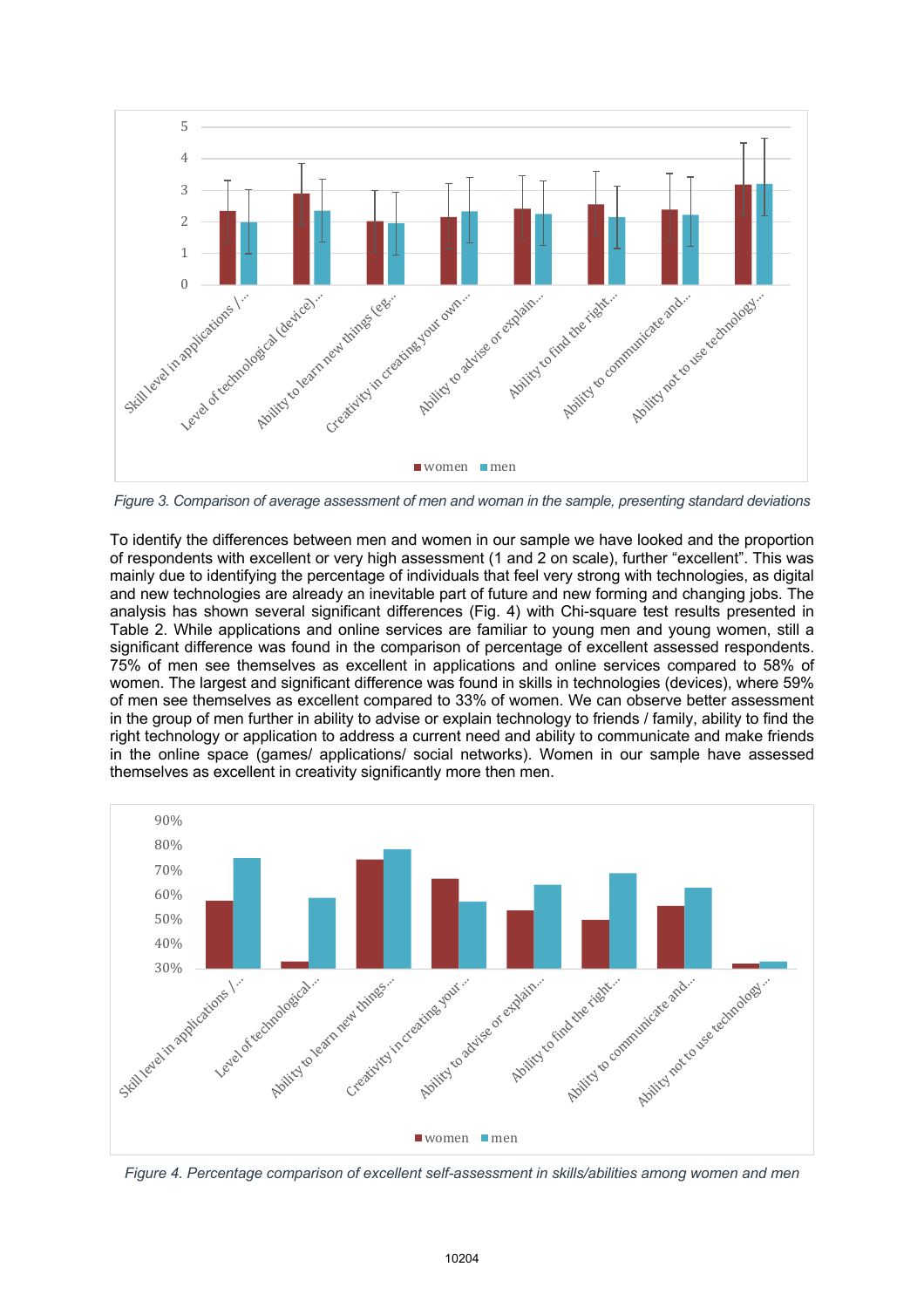|                                                                                                         | women | men | Chi square | P-value     |
|---------------------------------------------------------------------------------------------------------|-------|-----|------------|-------------|
| Skill level in applications / online services                                                           | 58%   | 75% | 25.98      | $0,00^{**}$ |
| Level of technological (device) skills                                                                  | 33%   | 59% | 55.71      | $0,00**$    |
| Ability to learn new things (eg applications)                                                           | 75%   | 79% | 1,93       | 0,17        |
| Creativity in creating your own things (photos, videos, )                                               | 67%   | 58% | 7,34       | $0.01***$   |
| Ability to advise or explain technology to friends / family                                             | 54%   | 64% | 9,17       | $0.00**$    |
| Ability to find the right technology or application to address a<br>current need                        | 50%   | 69% | 29.80      | $0,00*$     |
| Ability to communicate and make friends in the online space<br>(games / applications / social networks) | 56%   | 63% | 4.64       | $0.03*$     |
| Ability not to use technology and the Internet for more than a week                                     | 32%   | 33% | 0.07       | 0.79        |

*Table 2. Chi square test results for excellent self-assessment among women and men* 

While many new jobs related to digital technology will need employees with critical and analytical thinking, we have looked at the relations and dependencies with the ability to find the right technology or application to address a current need. We have conducted a regression analysis (Tabi 3) with the dependent variable of Ability to find the right technology or application to address a current need and independent variables of:

- Skill level in applications / online services
- Level of technological (device) skills
- Ability to learn new things (eg applications)
- Creativity in creating your own things (photos, videos, ..)
- Ability to advise or explain technology to friends / family
- Ability to find the right technology or application to address a current need

We can see that again in this case all skills or abilities except creativity have a significant effect on the dependent variable. This shows that the better self-assessment that we can observe within the sample group of men in most skills/abilities can be also understood under the interdependence of these skills and abilities.

|                                                                | <b>Coefficients</b> | <b>Standard</b><br><b>Error</b> | t Stat | P-value  | Lower<br>95% | <b>Upper</b><br>95% | Lower<br>95,0% | <b>Upper</b><br>95,0% |
|----------------------------------------------------------------|---------------------|---------------------------------|--------|----------|--------------|---------------------|----------------|-----------------------|
| <b>Intercept</b>                                               | 0,68                | 0,11                            | 6,14   | 0.00     | 0,46         | 0,89                | 0,46           | 0,89                  |
| Skill level in applications / online<br>services               | 0,21                | 0,04                            | 5.44   | $0,00**$ | 0.14         | 0.29                | 0,14           | 0,29                  |
| Level of technological (device) skills                         | 0,13                | 0.04                            | 3.61   | $0.00**$ | 0.06         | 0.20                | 0.06           | 0,20                  |
| Ability to learn new things (eg<br>applications)               | 0.13                | 0,04                            | 3.35   | $0,00**$ | 0,05         | 0.21                | 0.05           | 0,21                  |
| Creativity in creating your own<br>things (photos, videos, )   | 0,04                | 0,03                            | 1,41   | 0.16     | $-0.02$      | 0,10                | $-0.02$        | 0,10                  |
| Ability to advise or explain<br>technology to friends / family | 0,24                | 0,03                            | 7,28   | $0,00**$ | 0.18         | 0,31                | 0.18           | 0,31                  |

*Table 3. Regression analysis results*

## **4 DISCUSSION AND CONCLUSION**

The importance of new technologies and digital skills is undeniable. They are becoming part of new and changed jobs and are important for people and machines to work together, but they must also be part of new education systems. Systems of schooling as well as self-education, and education through other organizations, entities or employers. The young Generation Z is currently becoming part of the labor market and will be important for the overall digital transformation. Employers should pay more attention to this generation, as they do not yet adapt to the new management trends that this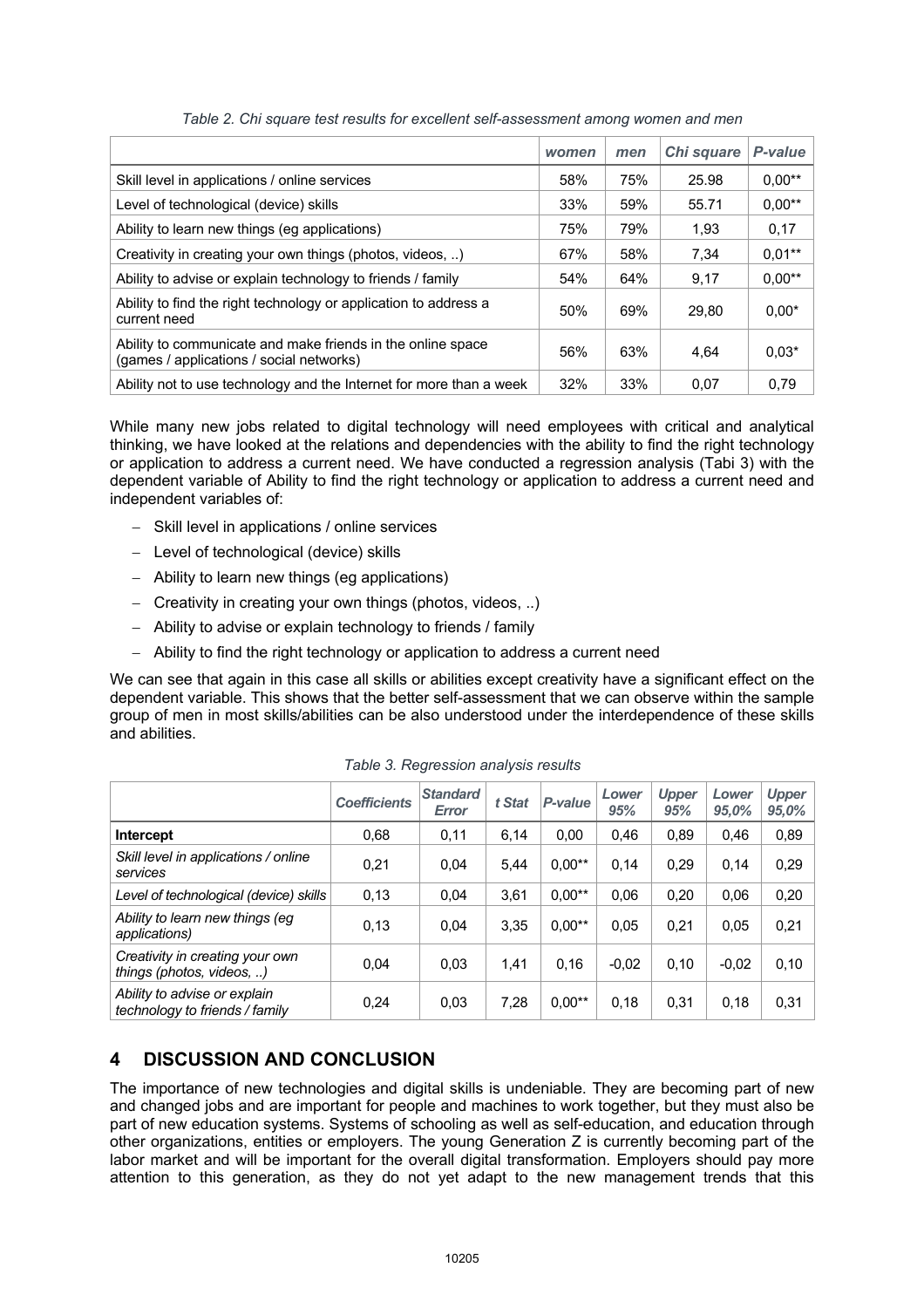generation will require [24]. In a sample of 875 young men and women, we analyzed the current level of their skills in our research. They acquired these skills and abilities during their life naturally (at home, with friends, self-study) as well as in schools and hobby groups. Since they are not yet on the labor market, we decided to look at digital abilities and skills in terms of self-assessment in our research. Self-assessment can be skewed as it does not objectively compare individuals, but in a large sample also from the point of view of men and women researched it may point to fundamental differences or shortcomings that should be addressed from the point of view of future employers, but also represent a starting point for possible and important changes in education of next generation. In our sample, young people were evaluated best in terms of ability to learn (more than 75% were evaluated excellently in both groups), which is a very important starting point for future education. Despite the fact that their contact with applications and online services is large, only 58% of women rated themselves excellently. Women were significantly worse in several digital skills and abilities, especially in technical skills related to devices, where only 33% were perceived as excellent. Dell company [25] conducted a similar research in 2018 on 12,086 young people belonging to Gen Z, in 17 countries, to find out the attitudes, expectations and self-assessment of Gen Z in working conditions. To compare with our research, we have looked at the proportion of respondents with excellent or very high assessment, further "excellent". Compared to our results, we can say that in foreign research in the field of technology literate 73% were rated as excellent, in our research young people were rated on average in this area, while men were rated excellent in 59% of cases and women in 33% of cases, while we focused mainly on technology literacy related to work with devices. In the field of installation and use of software and applications, 64% were rated as excellent in secondary research, in our research, Gen Z was rated quite well in the field of applications and online services, while 75% of men and 58% of women were rated excellent in this field. In the field of comfortable analysis of data and drawing valid conclusions, 61% of respondents from Dell research were rated as excellent, in our research we can compare this question with the ability to find the right technology or application to address and current need, where 69% of men and 50% of women rated as excellent. In the field of "easily learn new things and work with new tools", 72% of respondents from Dell research said they were excellent, in our research young people were also rated very well in this area - 79% of men and 75% of women rated excellent, so both gender in. 66% from Dell research respondents rate themselves as creative, in our research 58% of men and 67% of women were rated as creative. While current research in this topic is focused focused mainly on the whole group of young people in Gen Z, we highlight the importance of gender specficis related to technology, as our findings show. The general avereage assessment that is often presented does not provide sufficient information, as we can see, because significant differences may occure between men and women.

Devices and new technologies will be an important part of human work, so we see the importance of them becoming a greater part of education and of women having more and more access to them. In case of women the new approach to technologies will require taking in account specifics of women, their interests, abilities, way of work etc. In this research, we do not focus only on IT mainly associated with programming, but we build on the opportunities and needs that arose with the advent of the Fourth Industrial Revolution, where technologies and new devices will become a common part of work in many jobs and have a complementary role to human work. These technologies may have a lot of forms and will be part of work of young men as well as women. Today, besides to technological skills, organizations require employees to have soft skills, flexibility, analytical thinking and creativity. These requirements will probably be requested in future employees who are currently in the educational stage [26]. New approach to education will need to address the needs of future jobs and prepare both women and man in the context of soft skills as well as digital capabilities, though not only in schooling but in other continuous education programs as well.

### **ACKNOWLEDGEMENTS**

This research was supported and funded by APVV-17-0656 titled Transformation of Paradigm in Management of Organizations in the Context of Industry 4.0 and VEGA 1/0792/20 Examination of Changes in Management of Companies in Slovakia in Connection to Industry 4.0 Transition

### **REFERENCES**

[1] W. K. Campbell, S. M. Campbell, L. E. Siedor, and J. M. Twenge, "Generational Differences Are Real And Useful," *Industrial and Organizational Psychology,* Vol. 8, Iss. 3, pp. 1–8, 2015.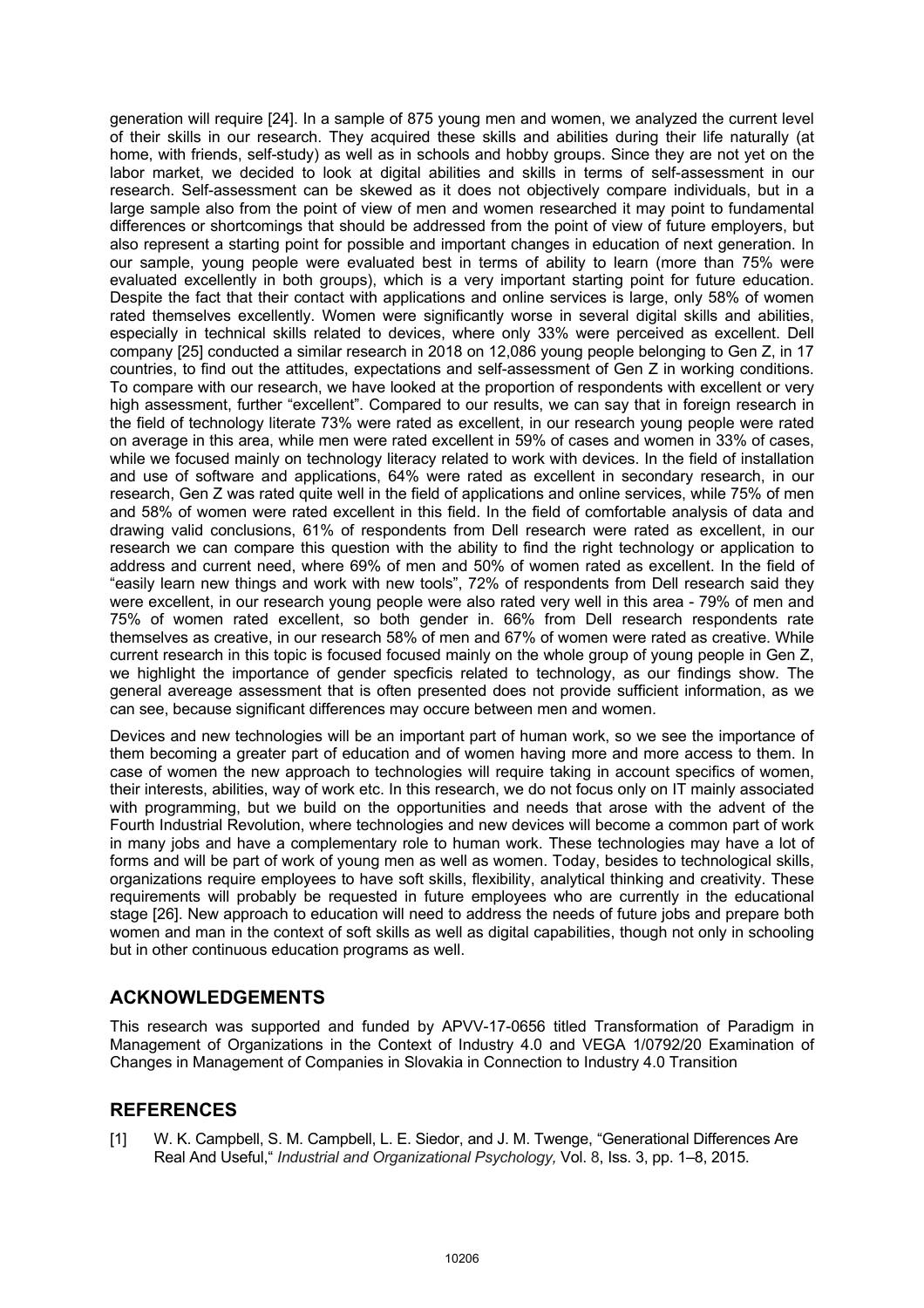- [2] P. Grešková, "Špecifiká generácie Y z pohľadu súčasnej spoločnosti, hodnôt a marketingovej komunikácie,ʺ *in Fórum manažéra 2017*, vol. 2, pp. 23-30, 2017**.**
- [3] M. H. Menendez, c. A. Escobar, r. M. Menendez, "Educational experiences with Generation Z," *International Journal for Interactive Design and Manufacturing,* Vol. 14, pp. 847-859, 2020*.*
- [4] Jeffrey J. Selingo, The New Generation of Students. How colleges can recruit, teach, and serve Gen Z, 2018. Retrieved from https://highland.edu/wpcontent/uploads/2018/12/NewGenerationStudent\_i.pdf
- [5] A. Bencsik, G. Horváth-Csikós, T. Juhász, ʺY and Z Generations at Workplaces. *Journal of Competitiveness*,ʺ Vol. 6, No. 3, pp. 90-106, 2016.
- [6] Michael Dimock, Defining generations: Where Millennials end and Generation Z begins, 17 January, 2019. Retrieved from https://www.pewresearch.org/fact-tank/2019/01/17/wheremillennials-end-and-generation-z-begins/
- [7] O. A. Vasilyeva, G. V. Dovzhik, and S. A. Musatova, "Work Motivational Factors of Generation Z in the Digital Economy," *Advances in Economics, Business and Management Research,* Vol. 138, pp. 1018-1024, 2020.
- [8] M. Prensky, "Digital Natives, Digital Immigrants," On the Horizon, Vol. 9, No. 5, pp. 1-6, 2001.
- [9] Mark Minevich, and Angelica Sirotin, Generation Z is the Key to Accelerating Digitalization, 22 April, 2020. Retrived from https://www.informationweek.com/strategic-cio/digitalbusiness/generation-z-is-the-key-to-accelerating-digitalization/a/d-id/1337537
- [10] Karianne Gomez, Tiffany Mawhinney, Kimberly Betts, Welcome to Generation Z, 2019. Retrieved from https://www2.deloitte.com/content/dam/Deloitte/us/Documents/consumer-business/welcometo-gen-z.pdf
- [11] Y. Kapil, and A. Roy, "A Critical Evaluation of Generation Z az Workplaces," International Journal *of Social Relevance & Concern*, Vol. 2, Iss. 1, pp. 10-14, 2014.
- [12] D. Iftode, "Generation Z And Learning Styles," *SEA Practical Application of Science*, Vol. 7, Iss. 21, pp. 255-26, 2019.
- [13] K. Moore, C. Jones, and R. S. Frazier, "Engineering education For Generation Z," American *Journal of Engineering Education,* Vol. 8, No. 2, pp. 111–126, 2017.
- [14] Elizelle Juaneé Cilliers, "The challenge of teaching Generation Z," PEOPLE: International Journal *of Social Sciences,* Vol. 3, Iss. 1, pp. 188–198, 2017.
- [15] Pearson, What do Generation Z and millennials expect from technology in education? 24 May, 2018. Retrieved from https://www.pearsoned.com/generation-z-millennials-expect-technologyeducation/
- [16] JoLynn Smith, How Gen Z and Agile Are Creating the Workforce of the Future, 3 October, 2019. Retrieved from https://www.credera.com/insights/how-gen-z-and-agile-are-creating-the-workforceof-the-future/
- [17] M. Ozkan, and B. Solmaz, "The Changing Face Of The Employees Generation Z And Their Perceptions Of Work," *Procedia Economics and Finance,* Vol. 26, pp. 476-483, 2015.
- [18] Deloitte, Mileniáli a Generácia Z očakávajú od firiem zvýšenú sociálnu zodpovednosť, Accessed 7 January, 2021. Retrieved from https://www2.deloitte.com/sk/sk/footerlinks/pressreleasespage/press-releases-archive/Milenialia-Generacia-Z-ocakavaju-od-firiem-zvysenu-socialnuzodpovednost.html?fbclid=IwAR09IaDAkJaSRV63ywhaHDcQ-37I-Ro2jfocHFNhVfFkcHX\_Azm8HJL44tQ/%3E
- [19] H. Schroth, "Are You Ready for Gen Z in the Workplace?" *California Management Review*, Vol 61(3), pp. 5-18, 2019.
- [20] HN online, Generácia Z: individualizmus na entú. Čo s nimi vo firme, 23 February, 2014. Retrieved from https://hnonline.sk/prakticke-hn/508572-generacia-z-individualizmus-na-entu-co-snimi-vo-firme